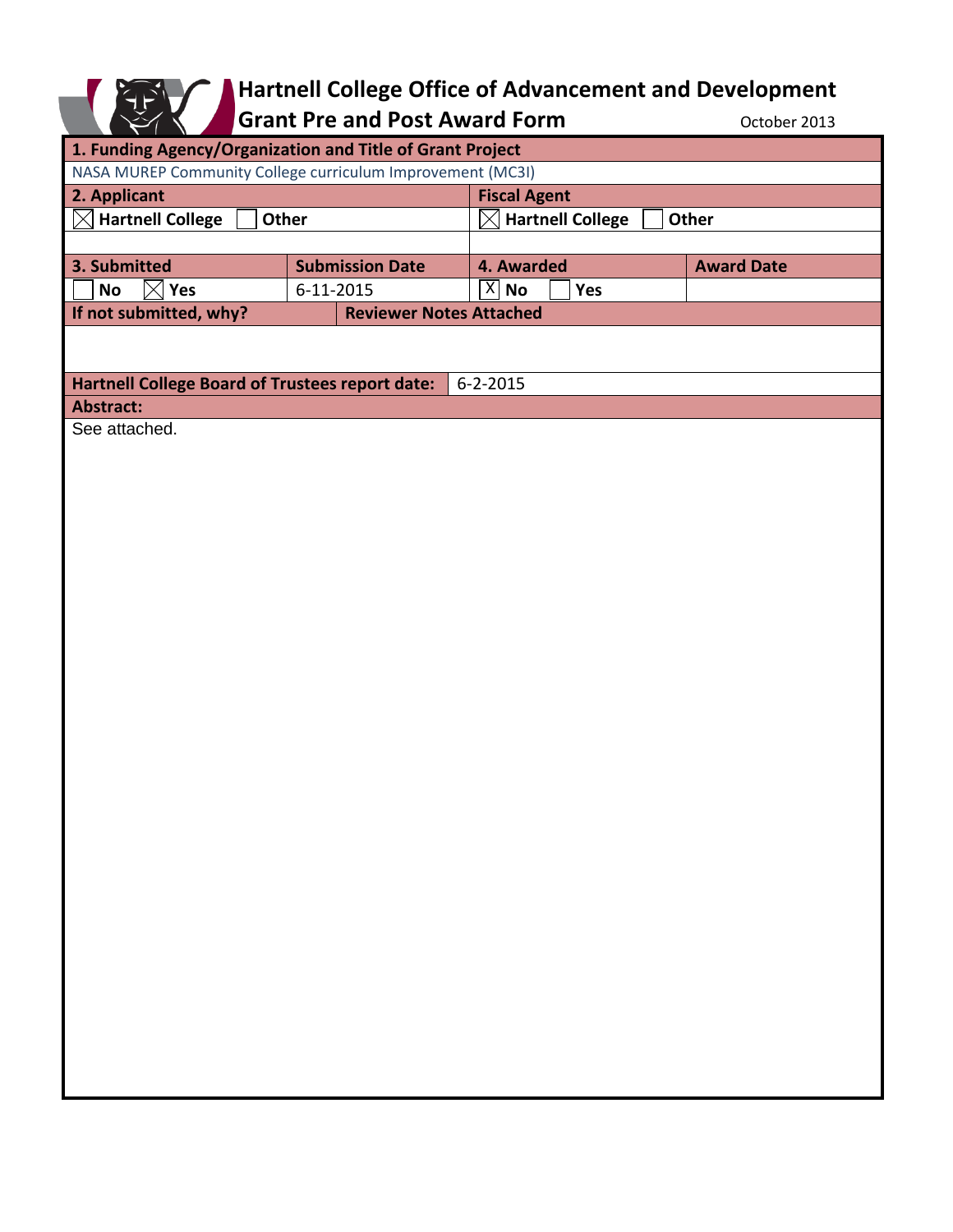## $\frac{\text{HARTNELL COLLEGE NASA MC^3 \text{I PROPOSAL}}{A}}$

## **Proposal Summary/Abstract** (4,000 characters limit)

Hartnell College's NASA Minority University Research and Education Project (MUREP) Community College Curriculum Improvement  $(MC^3I)$  program will expand, strengthen, and diversify the STEM pipeline for underrepresented and disadvantaged youth at five high need high schools. Hartnell's MC<sup>3</sup>I NASA partner is the NASA Ames Research Center in the nearby Silicon Valley. The project will support NASA Science and Space Technology Mission Directorates. The project is based on a solid foundation, including: Hartnell's ability to attract and support underrepresented students; the College's STEM pathways, including an innovative, award-winning, three-year computer science degree; and long-established K-12 and university partnerships.

Hartnell College, an accredited California Community College, Hispanic Serving Institution, is the only public institution of higher education exclusively serving Salinas and the 1,000 square mile Salinas Valley. It serves a population that is mostly Latino, low income, with limited educational attainment. Between 50-95 percent of regional underrepresented students are not college-ready in science; and between 80-90 percent are not college-ready in math. This means that when they arrive at Hartnell, students require remedial coursework before beginning their STEM major. This results in a serious delay in time-to-degree and poses a major obstacle to transfer or graduation. Despite the influx of underprepared students, Hartnell has had significant success increasing the number of STEM majors, particularly underrepresented STEM majors, by 31 percent since 2010-11. And, Hartnell is the number one community college in California for transferring underrepresented minority students to the University of California.

Hartnell's  $MC<sup>3</sup>I$  activities were designed with research-based evidence demonstrating their effectiveness in improving STEM achievement; preventing dropouts; increasing postsecondary STEM diversity; and improving underrepresented student academic success. Activities, strategies, and methods to improve, expand and strengthen the STEM pipeline include: High School STEM Teacher Training; Summer STEM Academies; Early College; STEM Ambassadors; Curriculum Alignment and Articulation; Links with; MESA Schools Program; Multi-Level Mentoring; and other Student Engagement Activities such as projectbased learning, STEM field trips, and internships at NASA Ames. NASA content will be integrated into the Summer Academies as well as into the content of regular STEM academic courses at each partner high school.

The project will recruit students from Hartnell's successful NASA SEMAA program (founded in 2010) and from the MESA Schools Program, a co-curricular program that assists students in middle and high schools to excel in math and science. In total, the project will engage 1,000 high school students (grades 9-12) per year and will support long term improvement in the STEM pipeline.

As detailed in the research-based strategies to be used, this  $MC<sup>3</sup>I$  project will increase the *breadth* and *depth* of student access to NASA curriculum and experiences. The project will increase number of teachers and students with access to the curriculum (breadth); training 20 teachers and engaging 1,000 students per year. The length of the experience  $(9<sup>th</sup>-12<sup>th</sup>$  grades) and